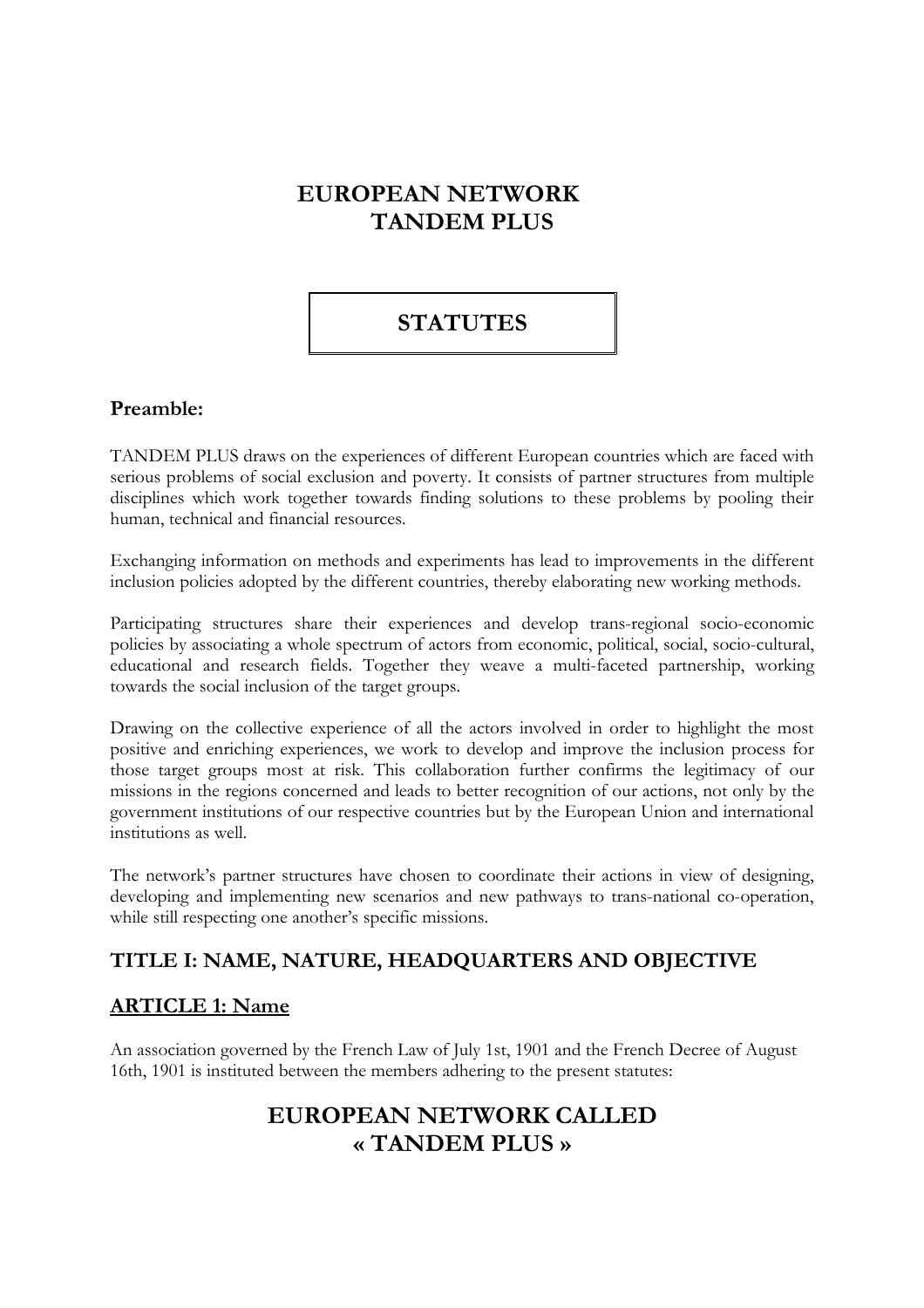The duration of the association is unlimited.

### **ARTICLE 2: Headquarters**

The association has its headquarters in Lille (59000), France, Centre Vauban 201 rue Colbert – Entrée Lille – 2nd floor.

#### **ARTICLE 3: Objective**

The mission of TANDEM PLUS will be to develop actions and strategies to solve the social, political and economical inclusion problems of the disadvantaged and to promote the principles of social cohesion and access to employment for all.

The members belonging to TANDEM PLUS will collaborate mainly on working towards the following common goals:

- Promoting equality between the sexes;
- Fighting against discrimination of all sorts;
- Carrying out studies, research and analyses in the fields of social policies, of the labour market and of both formal and informal Lifelong Education;
- **Promoting the dissemination of information and knowledge about social policies at the** European level;
- Establishing the Network as a recognised actor in the EU community in order to have a decisive impact on the decision-making processes in the field of social inclusion;
- Developing specific projects in the field of social inclusion;
- Developing and promoting actions geared towards conserving and restoring our European heritage;
- Designing and carrying out projects in the areas of vocational training, get to work programmes and local development;
- Improving and promoting intercultural exchange;
- Developing actions in support of youths faced with limited opportunities;
- Trying out new models and methods of integrating the disadvantaged;
- Extending TANDEM PLUS to associations on an international level.

#### **ARTICLE 4: Members**

The association is made up of two groups:

a) **The Active Affiliated Members Group**, which includes all members of the association. The Active Affiliated Members are exclusively corporate entities legally constituted in their country of origin, and are not individuals.

There may be more than one member per country.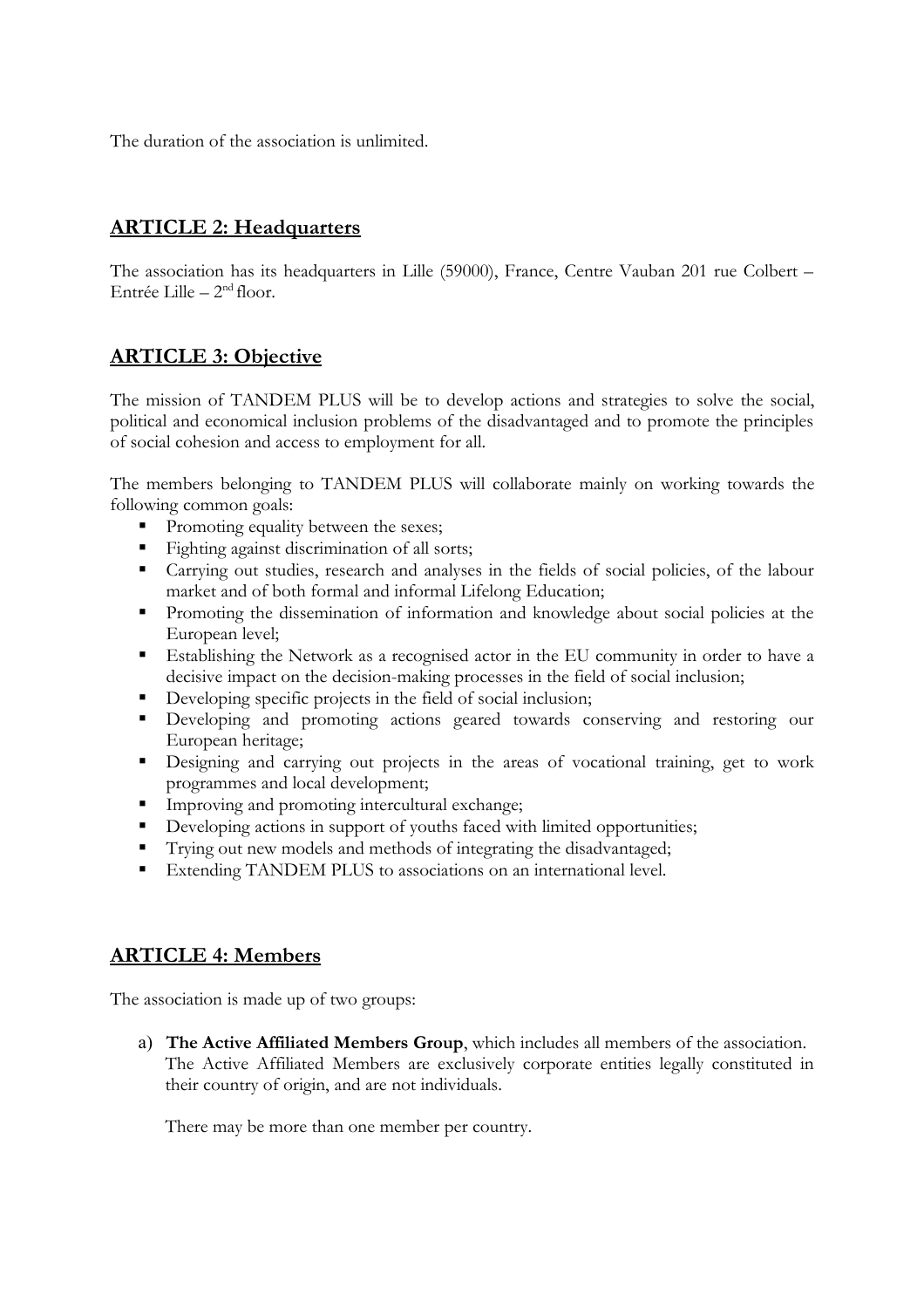Potential members are:

- Associations of the type governed by the French law of 1901, that is, non-profit organisations;
- Non Governmental Organisations or their equivalent;
- Public Organisations working in the fields of TANDEM PLUS;
- Research Institutes;
- Universities, Institutes and Training Centres, Schools;
- Entreprises and foundations;

which share the values and interests of the network.

b) **The Associate Members Group**, which includes all the individuals and corporate entities (institutions and non-profit associations) able to contribute useful social and technical know-how to the association's mission and to take part in the experimentations carried out by TANDEM PLUS.

The associate members do not have voting rights.

## **ARTICLE 5: OBTAINING OR LOSING MEMBERSHIP STATUS**

A request for membership to the association must be submitted in writing, and state the motivation of the potential member.

Admission of new members to the association is the exclusive prerogative of the Management Board. The national coordinator (should such a post exist) may give his/her opinion but will not have any power of decision.

The following situations lead to loss of membership:

- Submitting written notification of intention to resign,
- Failure to pay the subscription,
- The entity ceases to exist in its country of origin
- Non-compliance with the Statutes or with the Association Rules and Regulations.

The Ordinary General Assembly decides the exclusion of a member.

#### **ARTICLE 6: Subscription**

The subscription is paid annually, the amount being fixed by the General Assembly.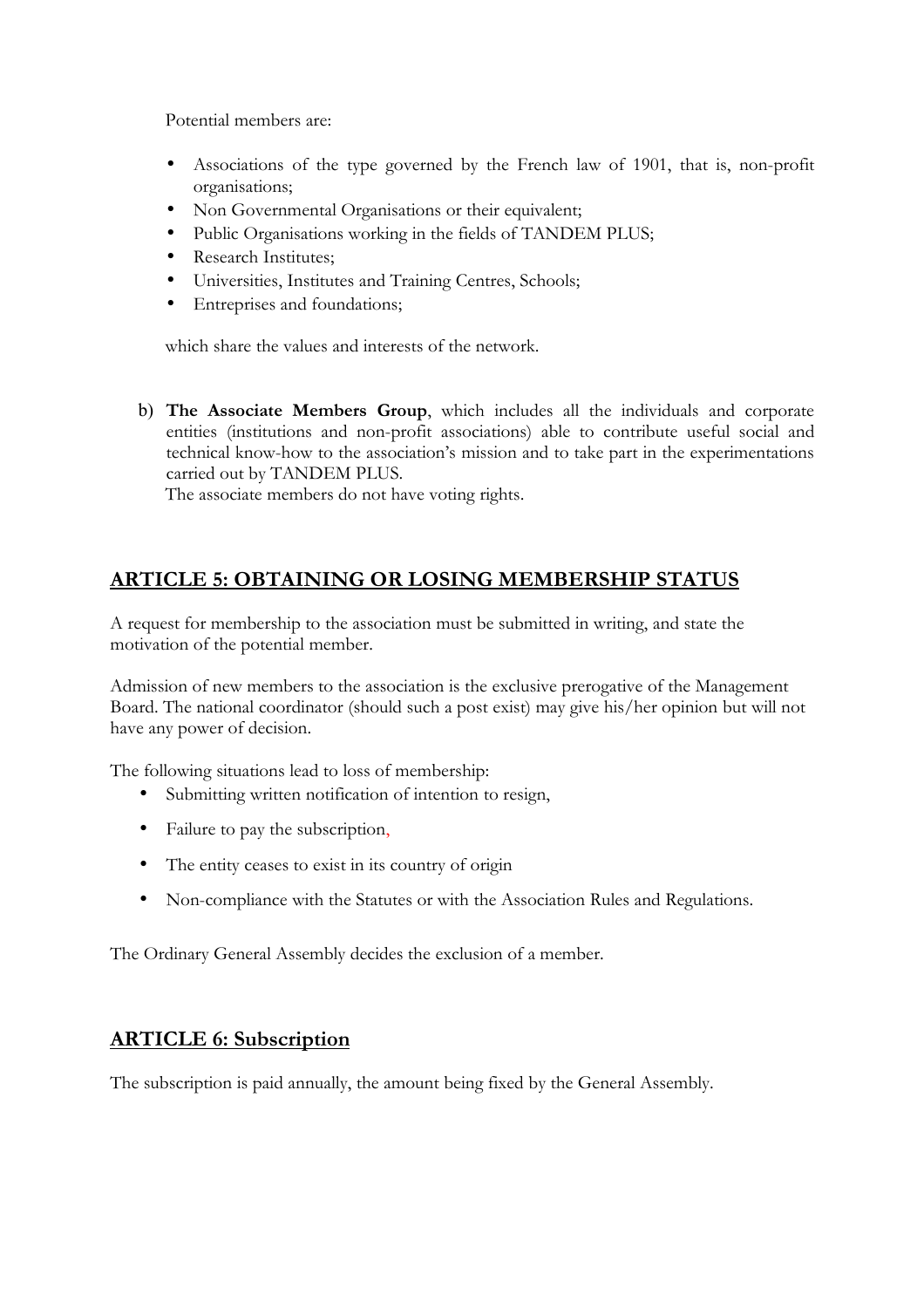## **ARTICLE 7: TANDEM PLUS's working languages**

The working languages are French and English.

#### **ARTICLE 8: Resources**

The resources of the association are composed of:

- 1. The subscriptions paid by its members,
- 2. Subsidies granted by the different member States or by government bodies,
- 3. Subsidies granted to the Association by the European Commission and the structural funds allocated,
- 4. The association's resources generated by its own activities,
- 5. And all other public or private resources authorised by legislative and regulatory texts.

## **TITLE II: ORGANISATION**

### **ARTICLE 9: Structure of the association**

The TANDEM PLUS association is made up of the following bodies:

- The General Assembly
- The Management Board

## **ARTICLE 10: General Assembly**

The General Assembly, in accordance with article 4, is composed of all the Members of the association, whatever their affiliation status.

## **ARTICLE 11: Meetings**

The General Assembly meets at least once in a year in its ordinary form and when ever it is convened in its extraordinary form upon request of at least 1/3 of its members or of the majority of the Management Board's Members.

## **ARTICLE 12: Convocation**

The Chairperson, who presides over the Assembly, convenes it by written notification. The minimum period of time allowed between the notification and the Assembly's meeting will be detailed in the Rules and Regulations of the association.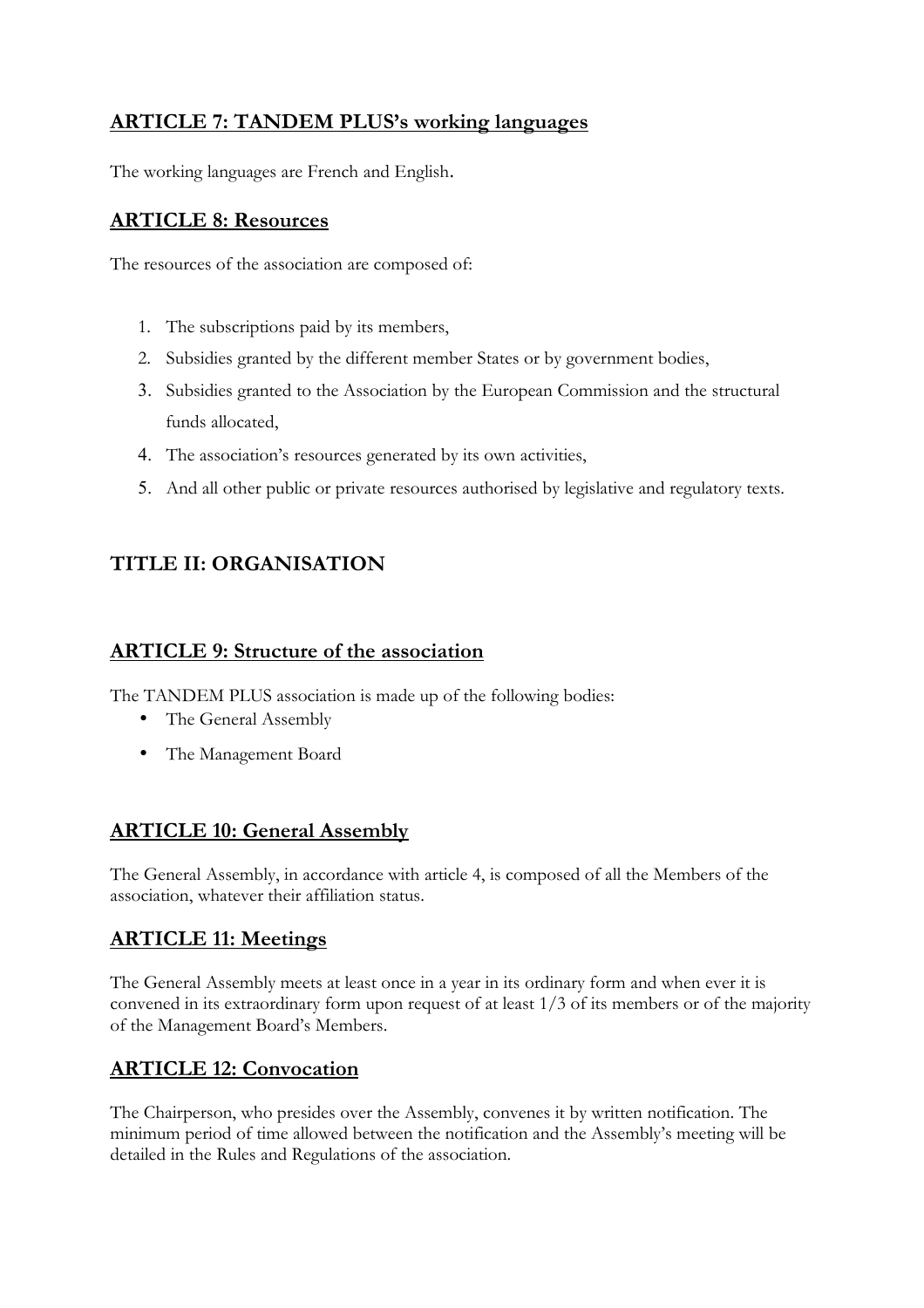### **ARTICLE 13: Competences**

- a) In ordinary session, the General Assembly:
	- Approves the Chairperson's policy report, as well as the annual activity and financial reports from the Management Board;
	- Elects the members of the Management Board;
	- Determines the annual subscription of the members;
	- Defines the objectives and the goals and approves the plan of action of the association;
	- Ratifies new memberships;
	- Deliberates on all questions arising in relation to the Rules and Regulations, and settles any conflicts between members, deciding if necessary on the exclusion of a member.

Decisions are taken by a majority vote of the members present and/or represented.

b) In extraordinary session, the General Assembly is mainly competent to:

- Modify the statutes;
- Dissolve the association TANDEM PLUS;
- Decide any other matter not within the competence of the General Assembly meeting in ordinary session.

The deliberations of the Extraordinary General Assembly are only valid in the presence of at least 1/2 of its members.

#### **ARTICLE 14: Management Board**

The General Assembly elects a Management Board made up of 5 to 11 members (uneven number of members), which includes:

- 1 President
- 1 Treasurer
- 1 Secretary

In case of vacancy, the Management Board has the power to provisionally replace its members. The replacements shall be confirmed by the next General Assembly.

The members of the Management Board are elected for a period of 3 years. Outgoing members are eligible for re-election.

The first mandate is to be carried out by the Active Founding Members of the association present at the Founding Extraordinary General Assembly and will last a period of 8 months. During this period, the Management Board will be constituted of the Active Founding Members, without any attribution of specific functions.